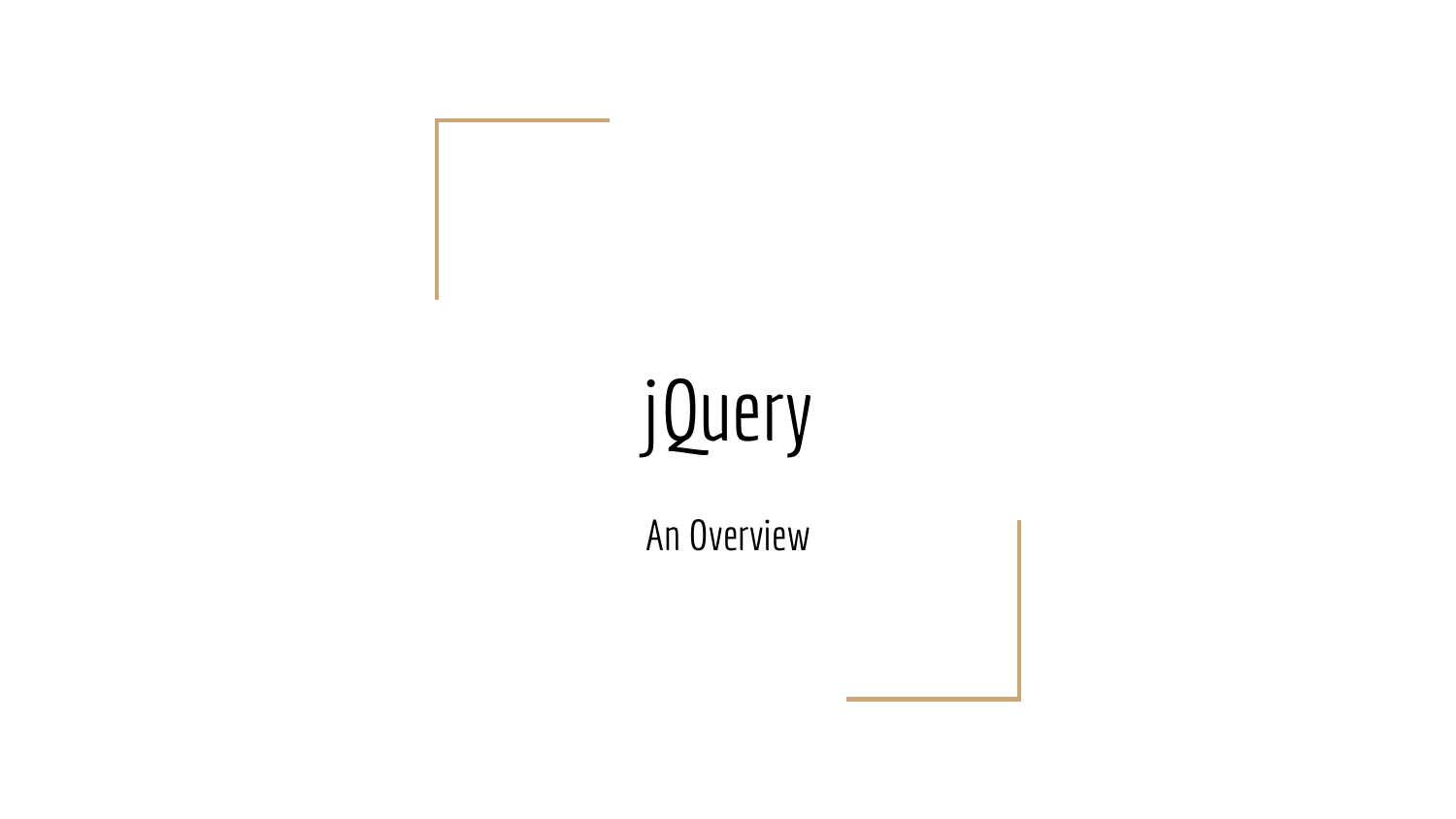## Plan for Today

- Quick review: what is jQuery
- How to use jQuery
- Selectors and filters
- Manipulating page content
- Chaining
- Event handling
- Effects and animation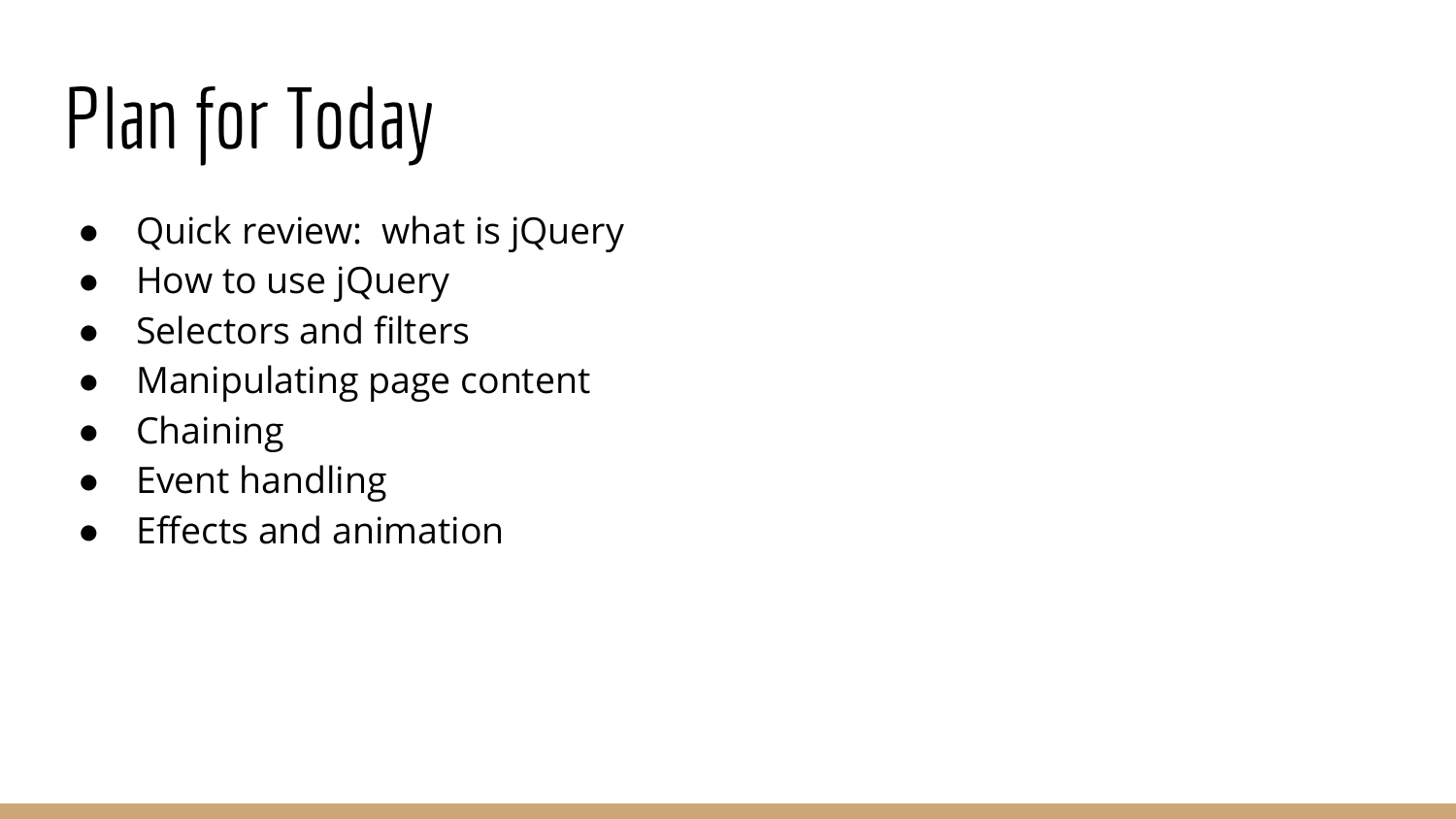# What is jQuery

- Free open source JavaScript library (i.e., it is just a JavaScript file)
- Simplifies common front-end web development tasks
- Takes care of cross-browser compatibility issues
- With jQuery you can:
	- select DOM elements and
		- modify them
		- animate them
		- attach event handlers to them
	- $\circ$  create new HTML elements and add them to the DOM
	- use AJAX to update parts of your page with external content
	- ...and all this in a much simpler way than in raw JavaScript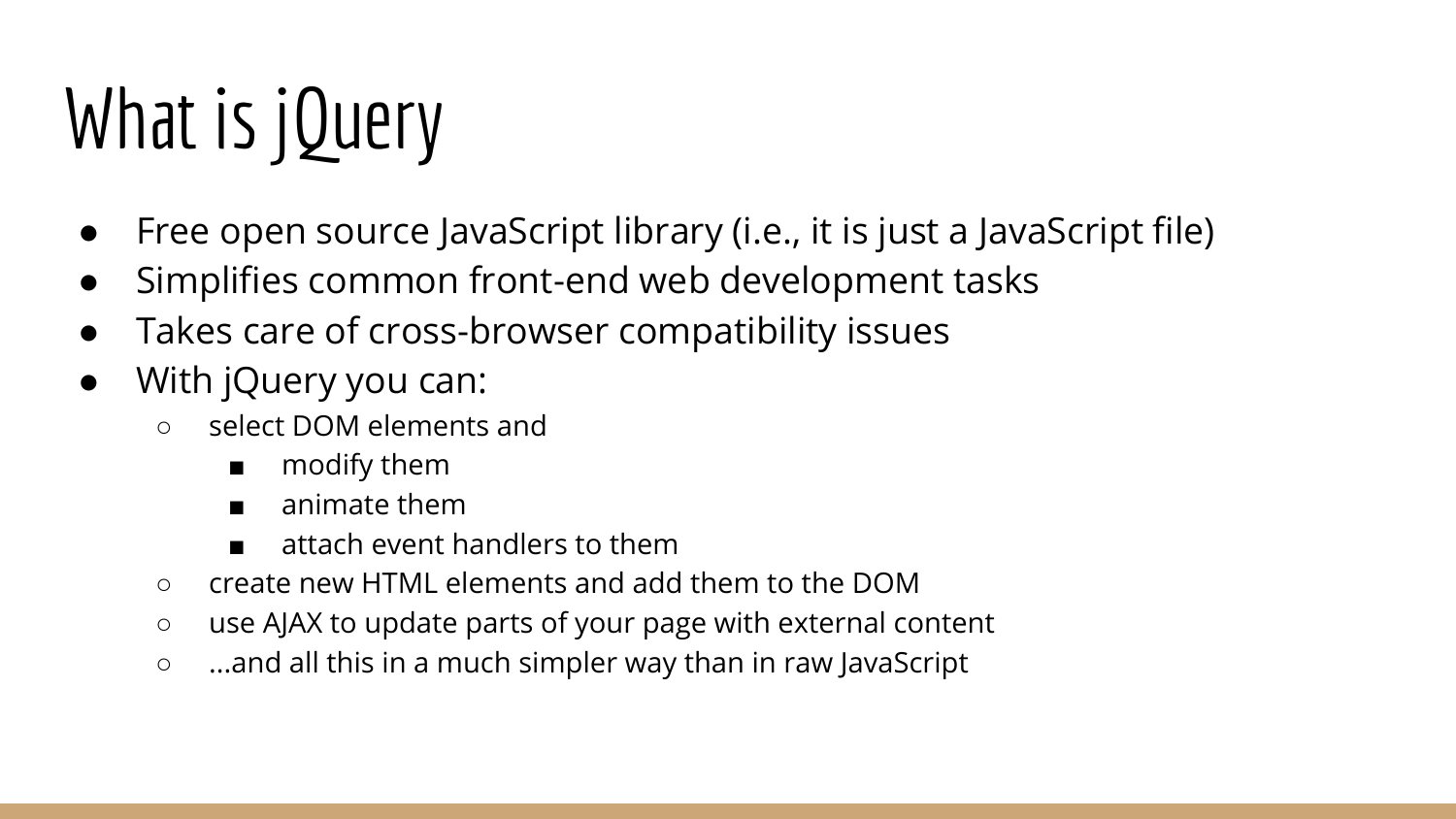# How to use jQuery

- 1. Add a reference to the jQuery file into your webpage
	- Download the file (<http://jquery.com/download>)
		- You have the local file, so you don't depend on a connection
	- ...or Link to a CDN (content delivery network)

<https://code.jquery.com/>

<https://developers.google.com/speed/libraries/#jquery>

- The file will be cached by most browsers >> your page will load faster
- $\circ$  ...or do both!
- Use the full version for development (optionally)
- Use the minified version for production (to gain speed)
- 2. Add a reference to the JavaScript file with your code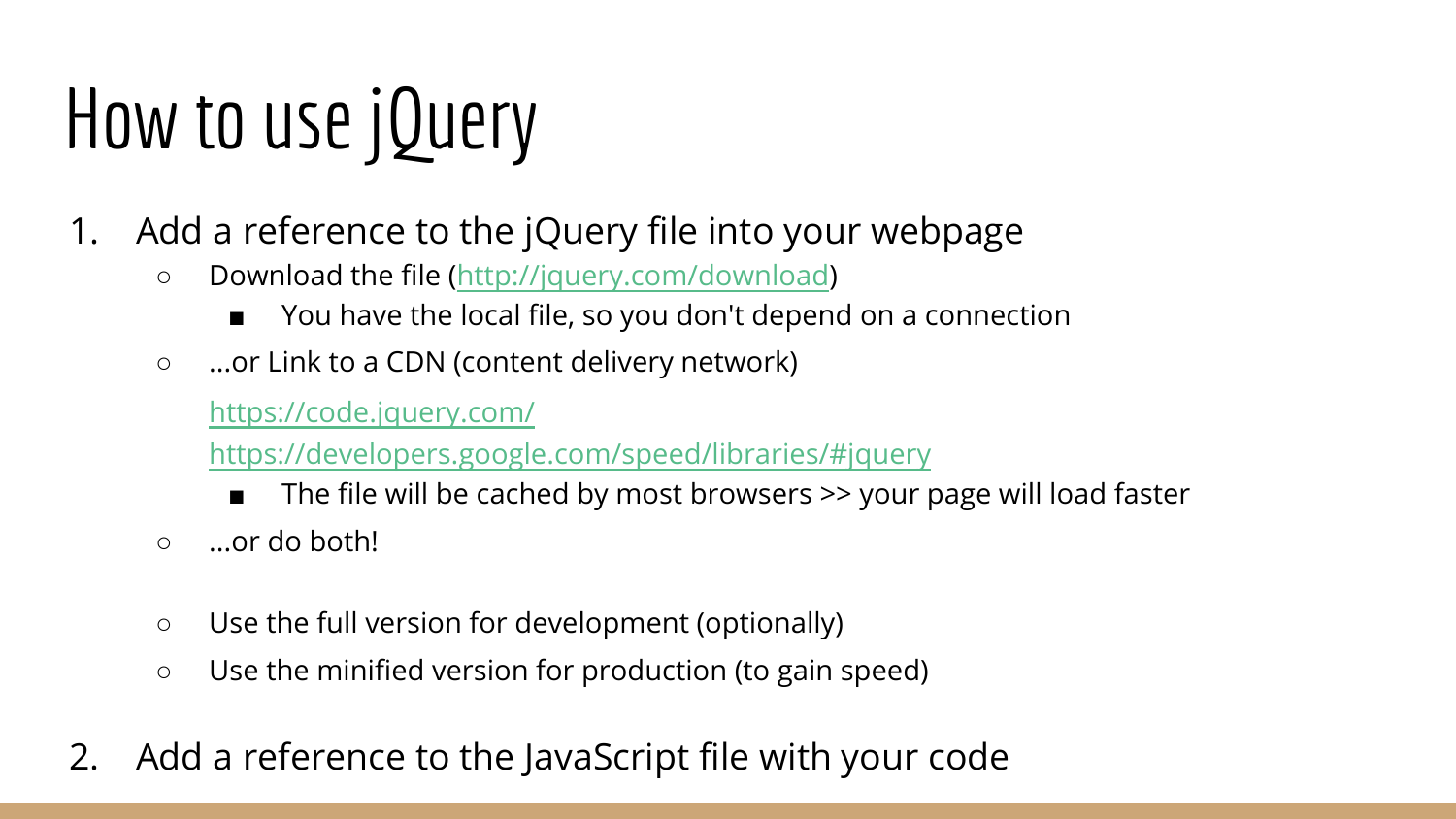## Adding references to jQuery

● To a CDN:

<script src="http://ajax.googleapis.com/ajax/libs/jquery/3.1.1/jquery.min.js"></script>

 $\bullet$  To both a CDN and a local file:

<script src="http://ajax.googleapis.com/ajax/libs/jquery/3.1.1/jquery.min.js"></script> <script>window.jQuery || document.write('<script src="js/jquery-3.1.1.js"></script>')</script>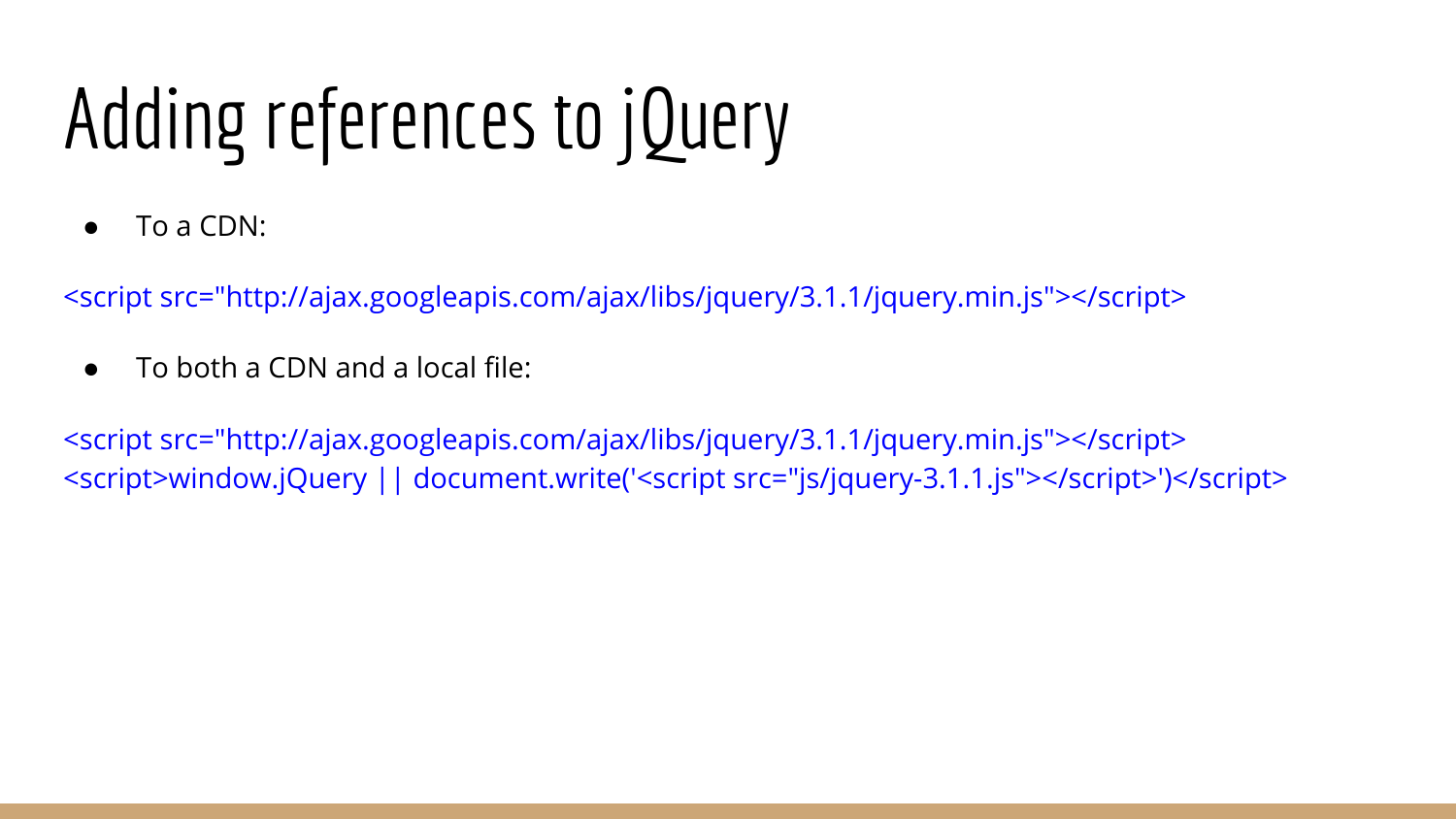## jQuery code: where to place it

- A web page cannot be manipulated safely until the DOM has been loaded
- jQuery detects if the page is ready:

```
$(document).ready(function() { 
    /* this code will only run once the page is ready */
});
```
• Instead of using the code above, you may use a shortcut: **\$(function() { /\* this code will only run once the page is ready \*/ });**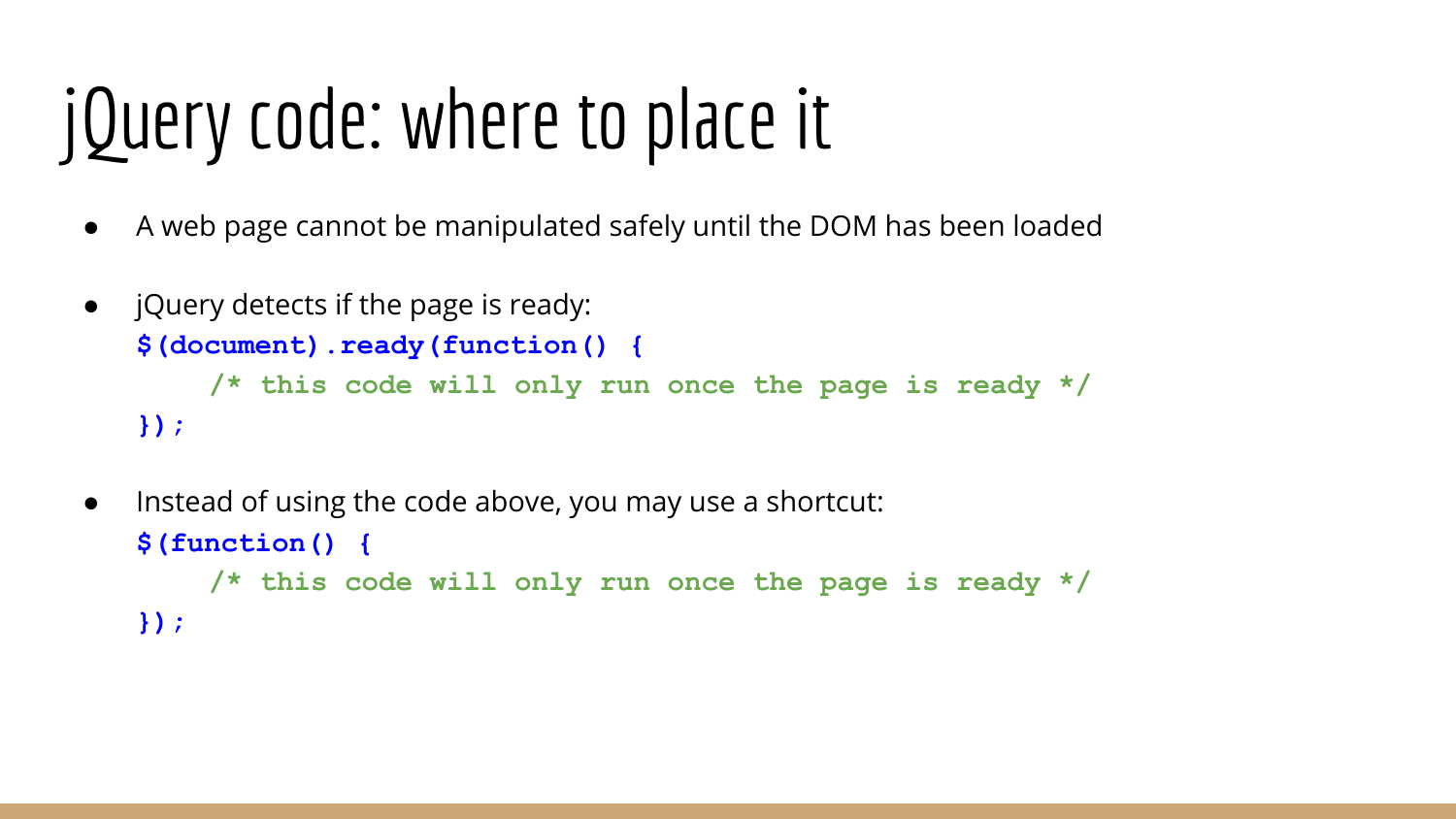## "Unpacking" \$(document).ready(...

● Consider this code:

**\$(document).ready(function() { /\* your code \*/ });**

- **\$(document)** is a jQuery object
- **.ready()** is a method called on the jQuery object
- **function() { /\* your code \*/ }** is the argument passed to that method
	- it is an *anonymous function*:

a function declaration without a name;

the function body is whatever you put within { }

It is executed just like any other JavaScript code we've used this semester

• The shortcut collapses the object and the method call into this:  $\frac{1}{2}$ (): **\$(function() { /\* your code \*/ });**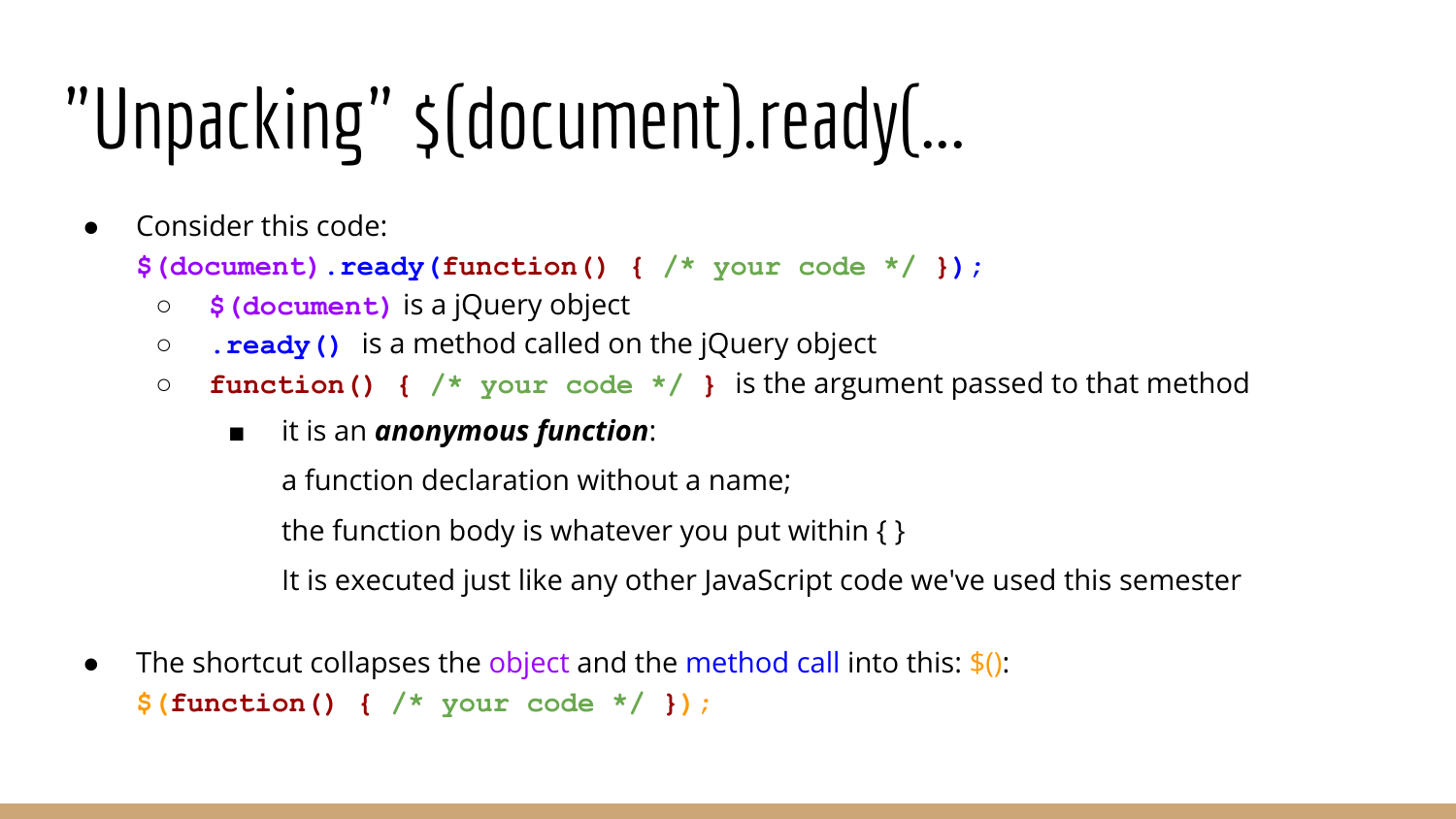# Writing jQuery code: Overall approach

- 1. **Select** an HTML element: **\$("p")**
	- returns zero or more elements that match the CSS selector "p" wrapped in a jQuery object
- 2. optionally, assign to a variable:  $var$   $sp = s$  ("p")
	- by convention, variable name starts with '\$')
- 3. **Do something** with your selection:
	- animate it: **\$("p").fadeIn("slow")**
	- change it: **\$("p").html("new text")**
	- add an event handler to it:

```
$("p").on("click", function() { 
    /* anything you like -- more jQuery */
});
```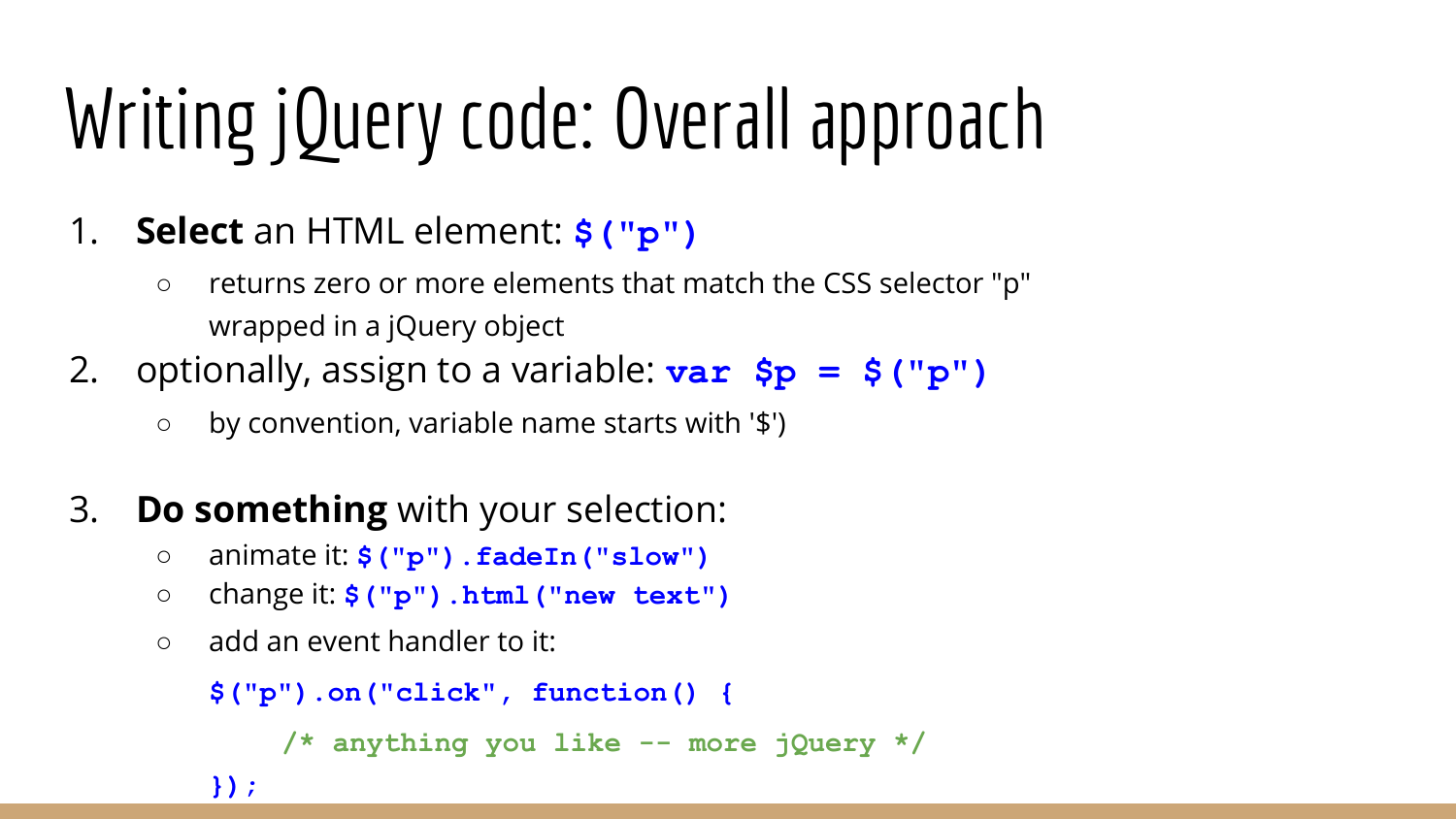#### **Selectors**

- \$("p") select all paragraphs
- \$(".foo") select all elements that have class "foo"
- \$("#bar") select the element with id="bar"
- \$("p.foo") select all paragraphs that have class "foo"
- \$("\*") select all elements on the page

... and so on. You may use (almost) any CSS selectors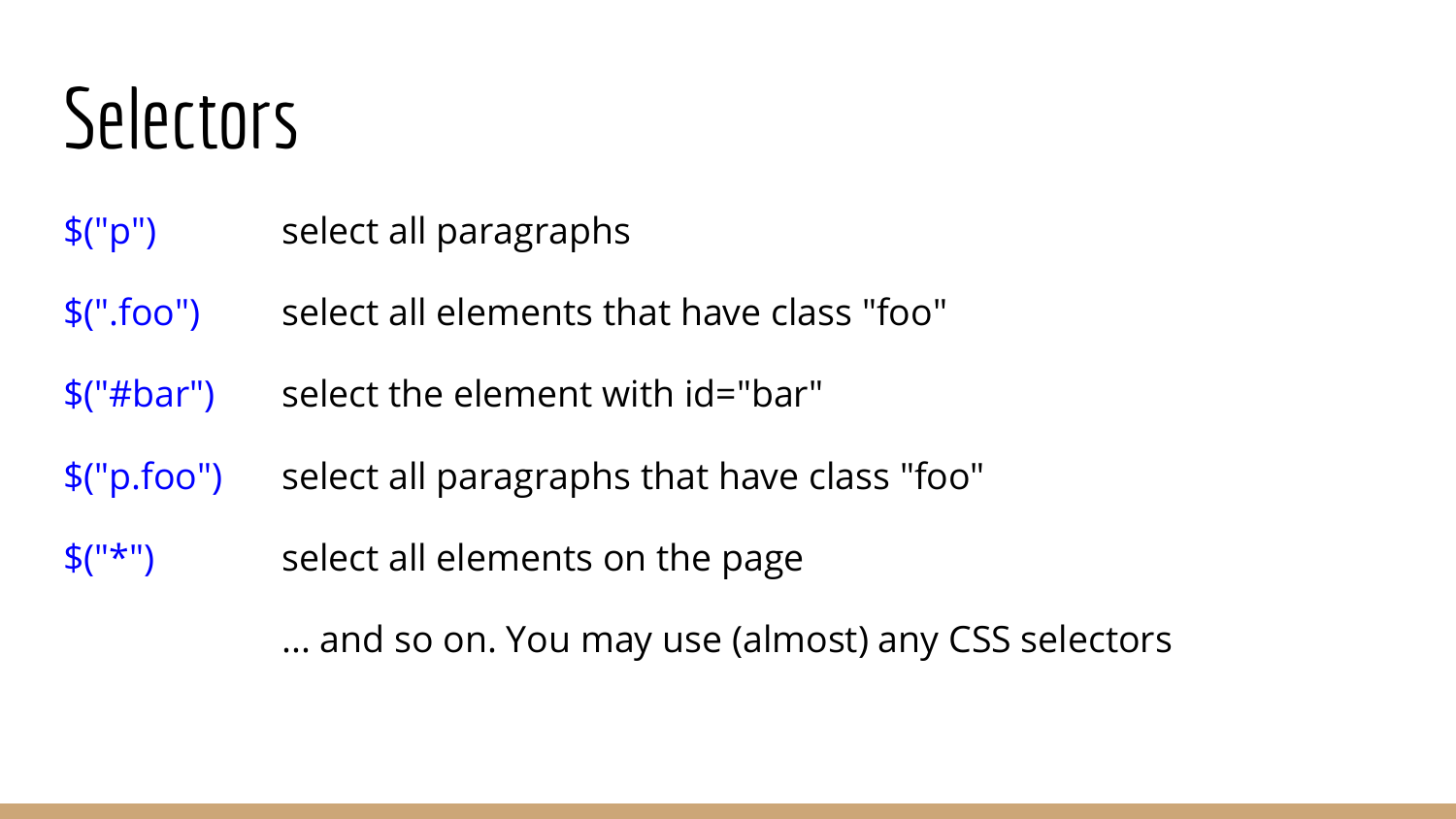#### Filters

jQuery provides filters that enable us to make more specific selections:

:not(selector) all elements except those that match selector

:first first paragraph

: last same as above but last

:even all even elements in the set

:odd all odd element in the set

:eq(index) elements with a specific index number

:gt(index) same as above but greater than

:lt(index) same as above but less than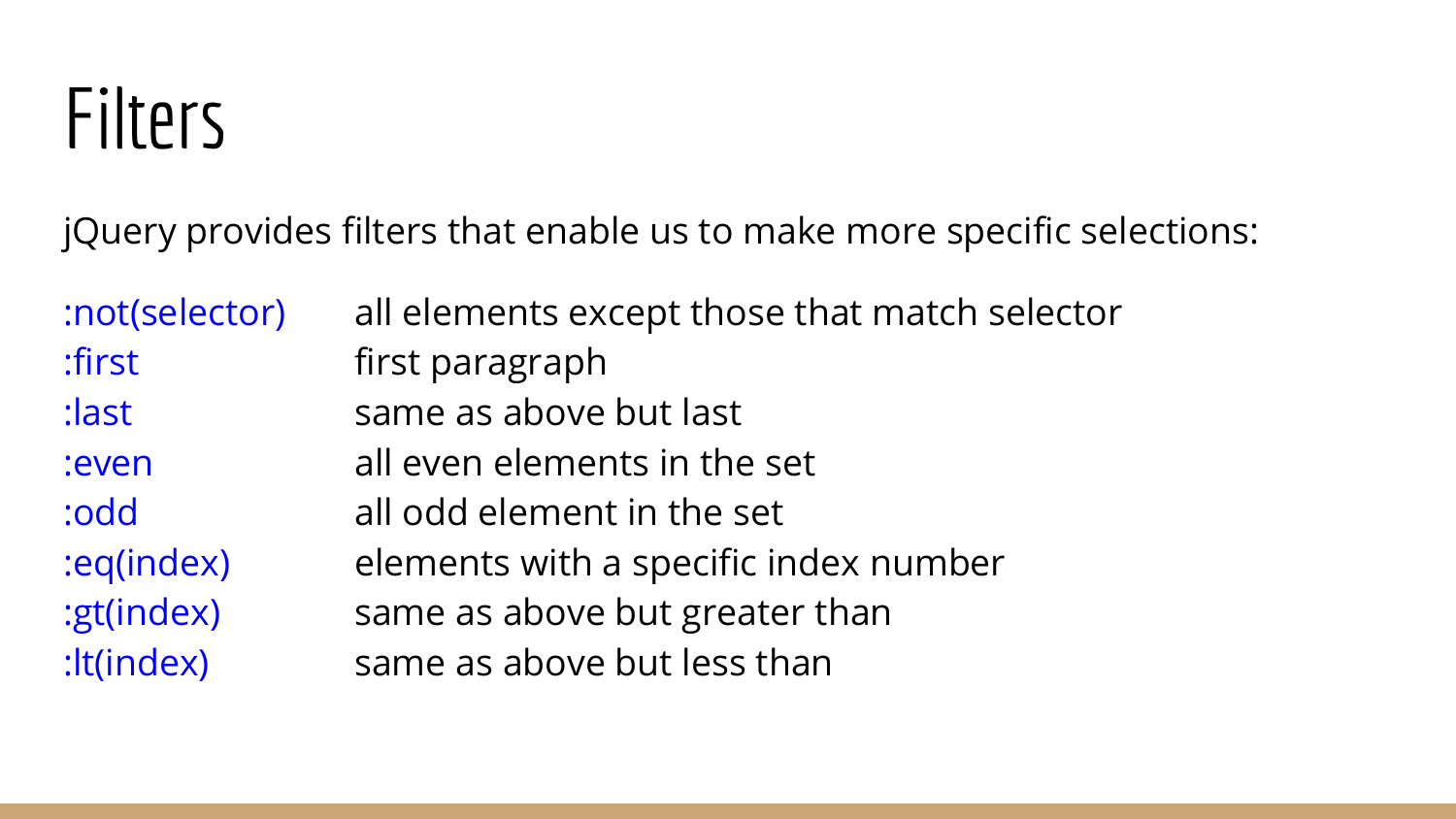#### Filters

:header all <h1> - <h6> elements :animated all selected elements that are currently being animated :contains('text') all selected elements containing 'text' :hidden all selected elements that are hidden :visible all selected elements that are visible [attribute] all selected elements that have the specified attribute [attribute='value'] same as above, but also must have a specific value

...there are more! <http://api.jquery.com/category/selectors/>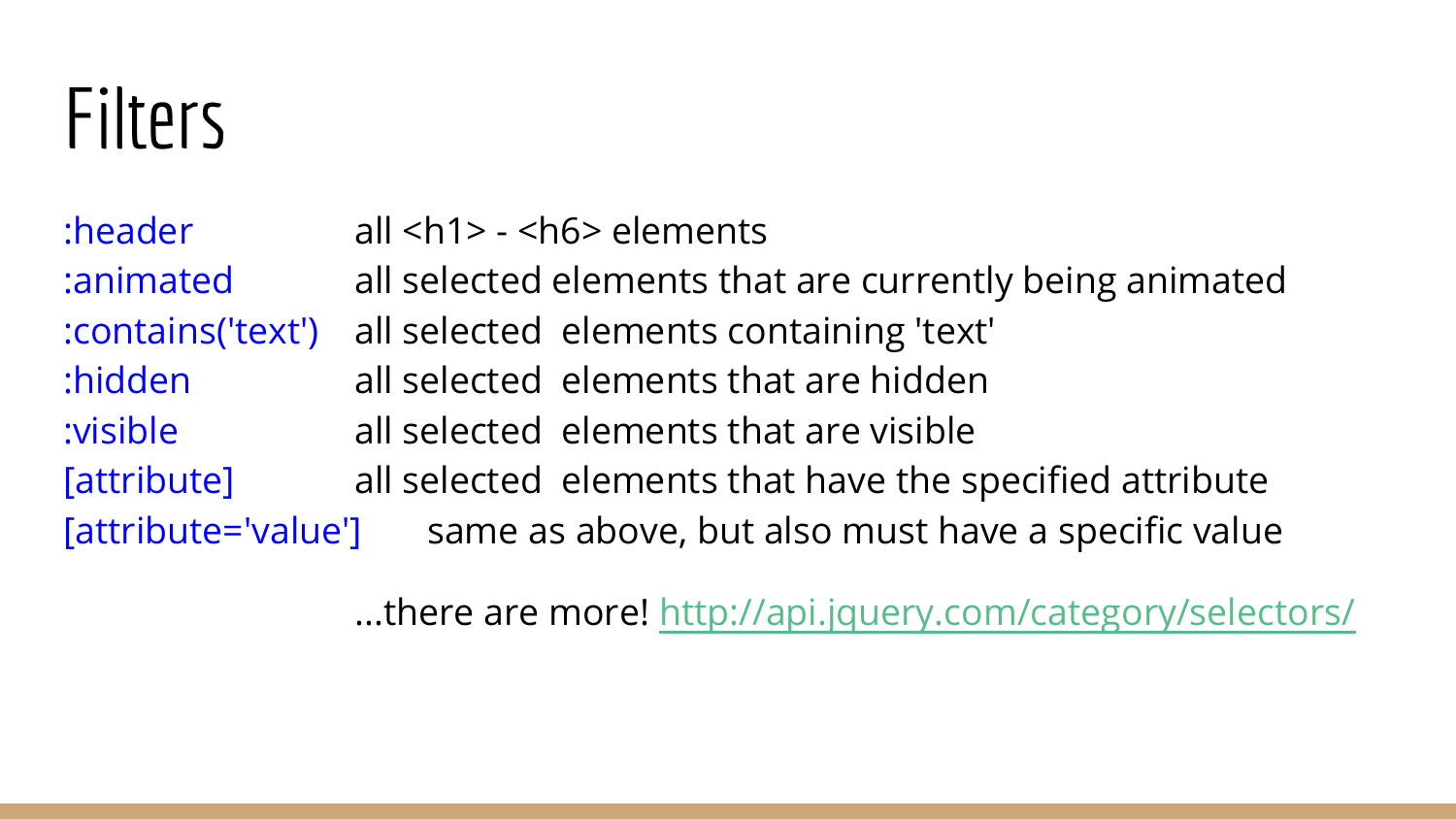## Manipulating page content

- .html() method gets the content of the selection (including markup).
- It only retrieves content from the first element in the matched set.
- .text() method gets the text content only of the selection (no tags)
- New content is added by passing an argument to the method:
	- .text("new text")
	- o .html("<b>new html</b>")
	- It updates all of the elements in the matched set. This is known as **implicit iteration**.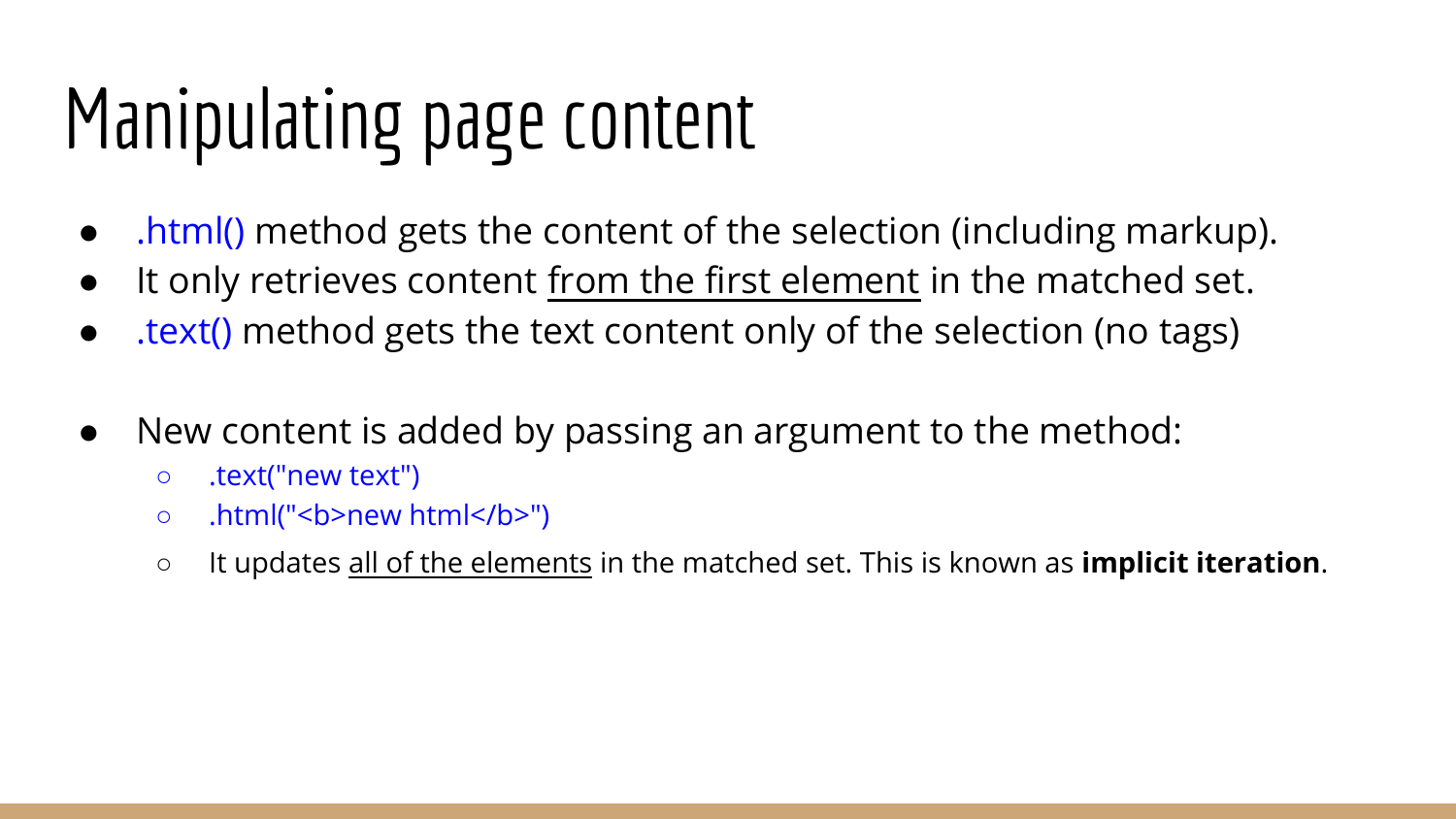## Manipulating page content

- .remove() method removes the selected set
- .replaceWith() method replaces the selected set
- More ways of adding content:
	- .before("new html")
	- .after("new html")
	- .prepend("new html")
	- .append("new html")
- Get and set attributes:
	- attr()
	- removeAttr()
	- addClass()
	- removeClass()
	- toggleClass()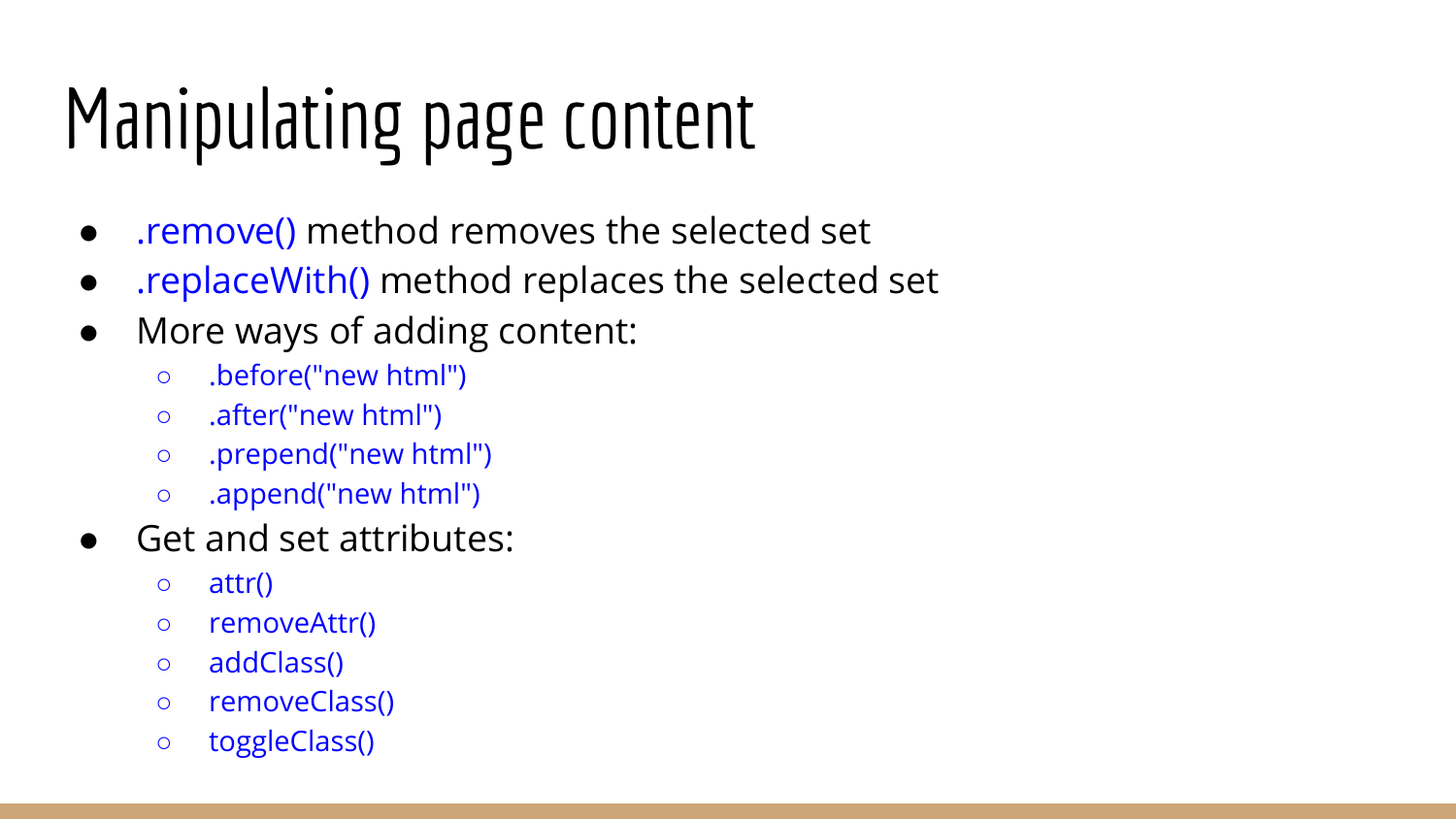## Manipulating page content

● .css() gives access to manipulate the selections CSS directly: .css({

'font-weight': 'bold',

'color': 'red',

});

- Pay attention to the slightly different syntax:
	- {'property' : 'value', 'property' : 'value', 'property' : 'value'}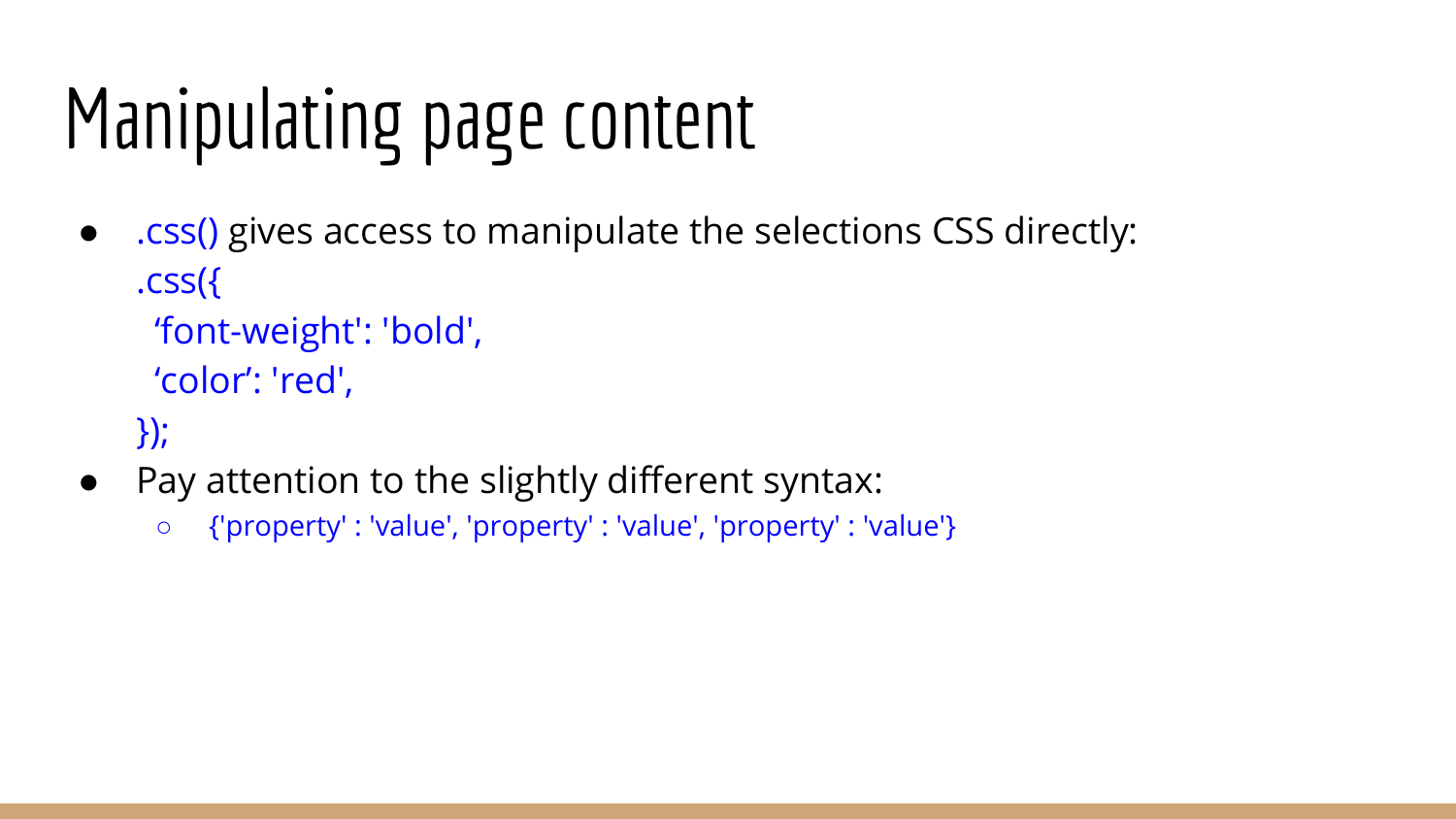## **Chaining**

If you need to call multiple methods on your selection, instead of doing this:

\$("selector").method1(); \$("selector").method2(); \$("selector").method3();

you can (and should) do this:

\$("selector").method1() .method2() .method3();

For example: \$(p).text("new text").hide().fadeIn(500);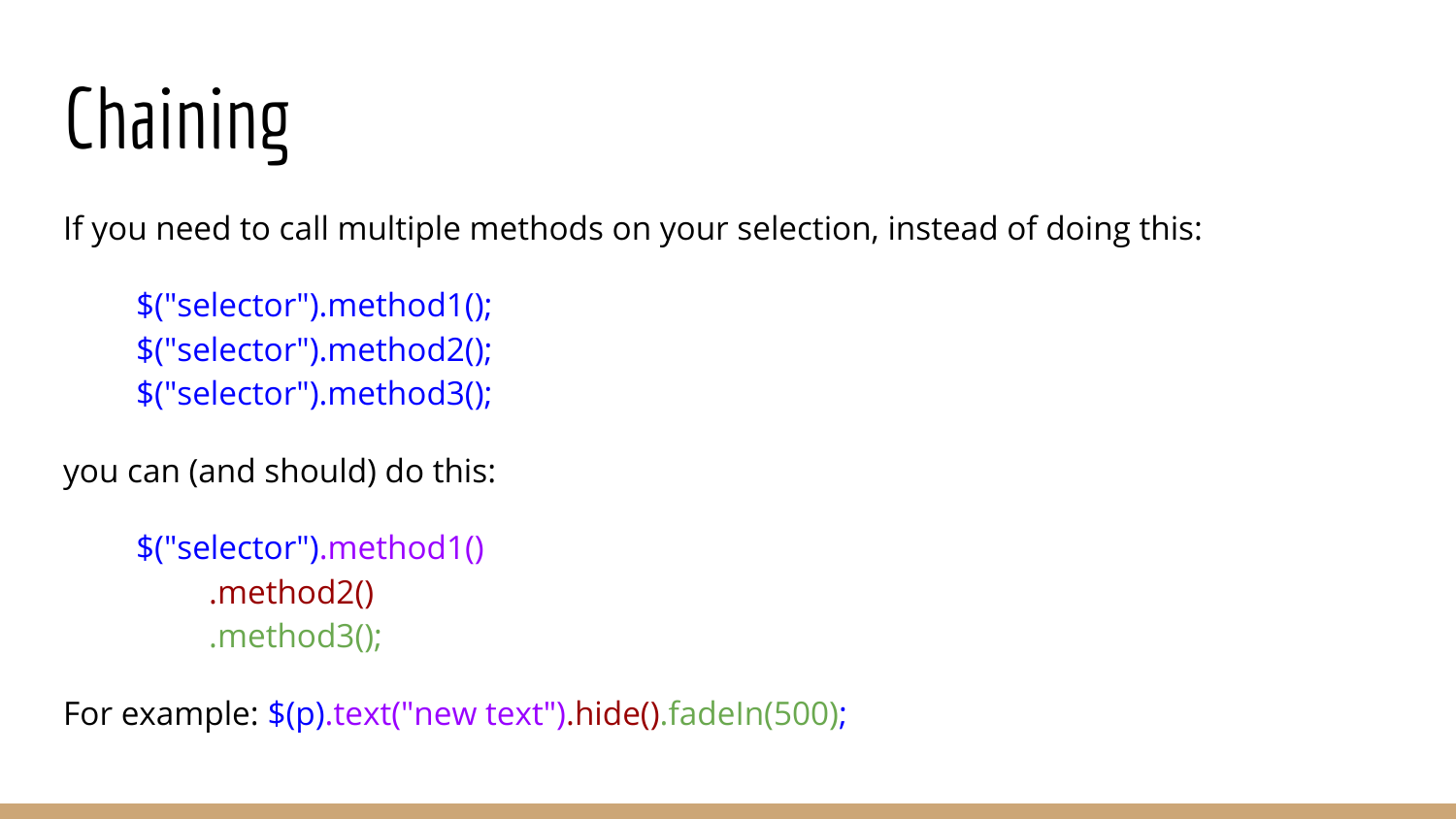# Event handling

- .on() method that handles events
- \$(selector).on("event name", function);
- In most cases, we use anonymous functions: \$("button").on("click", function() { /\* do something (with anything else on the page) \*/

});

● Or you could pass the event object (like we did in the Travelling Hobbit) \$("button").on("click", function(**e**) {

/\* do something using event object **e** \*/

});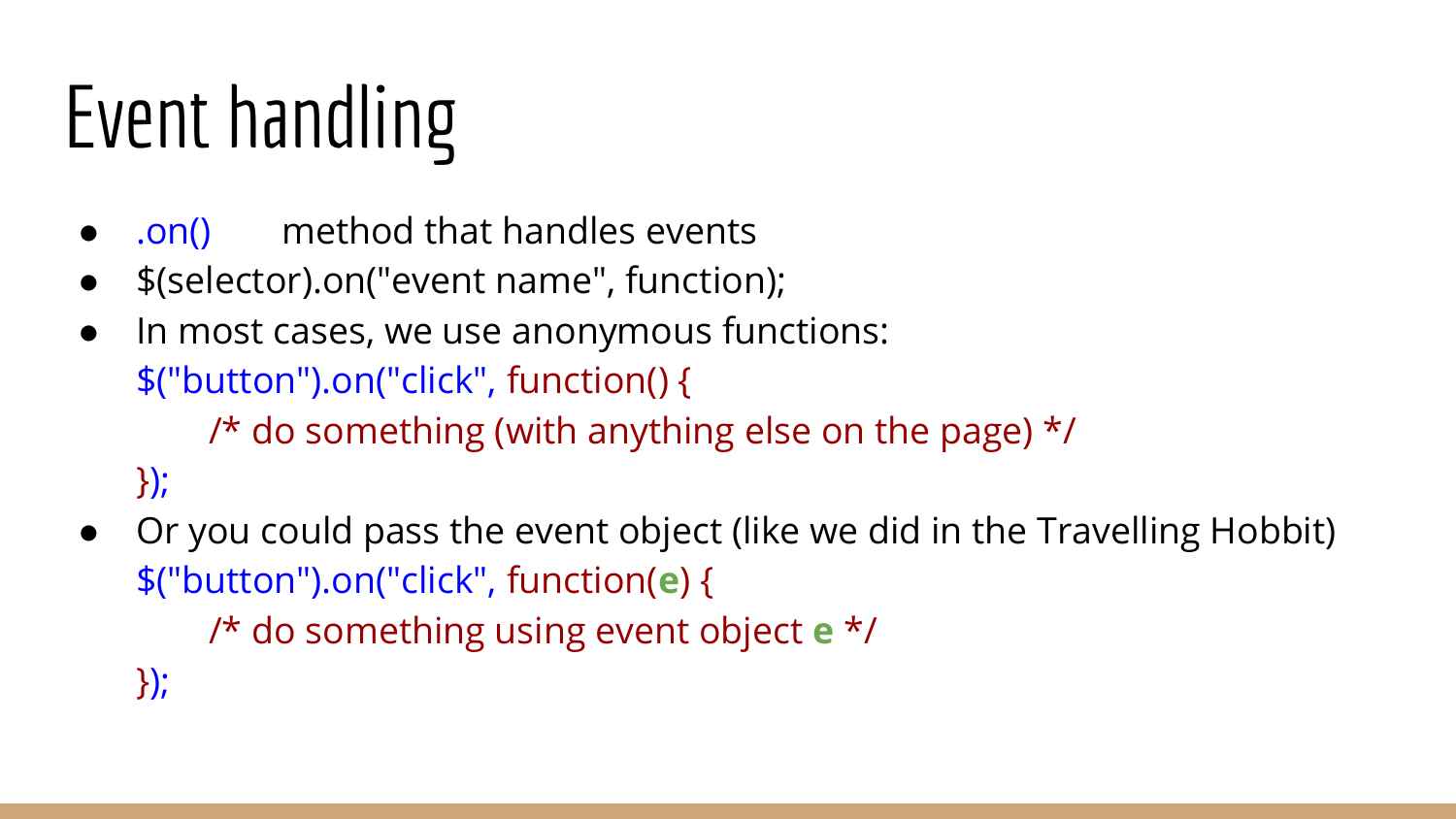# Event handling

#### **Events you could use:**

focus, blur, change, input, keydown, keyup, keypress, click, dblclick, mouseup, mousedown, mouseover, mousemove, mouseout, hover, submit, select, ready, load, unload, error, resize, scroll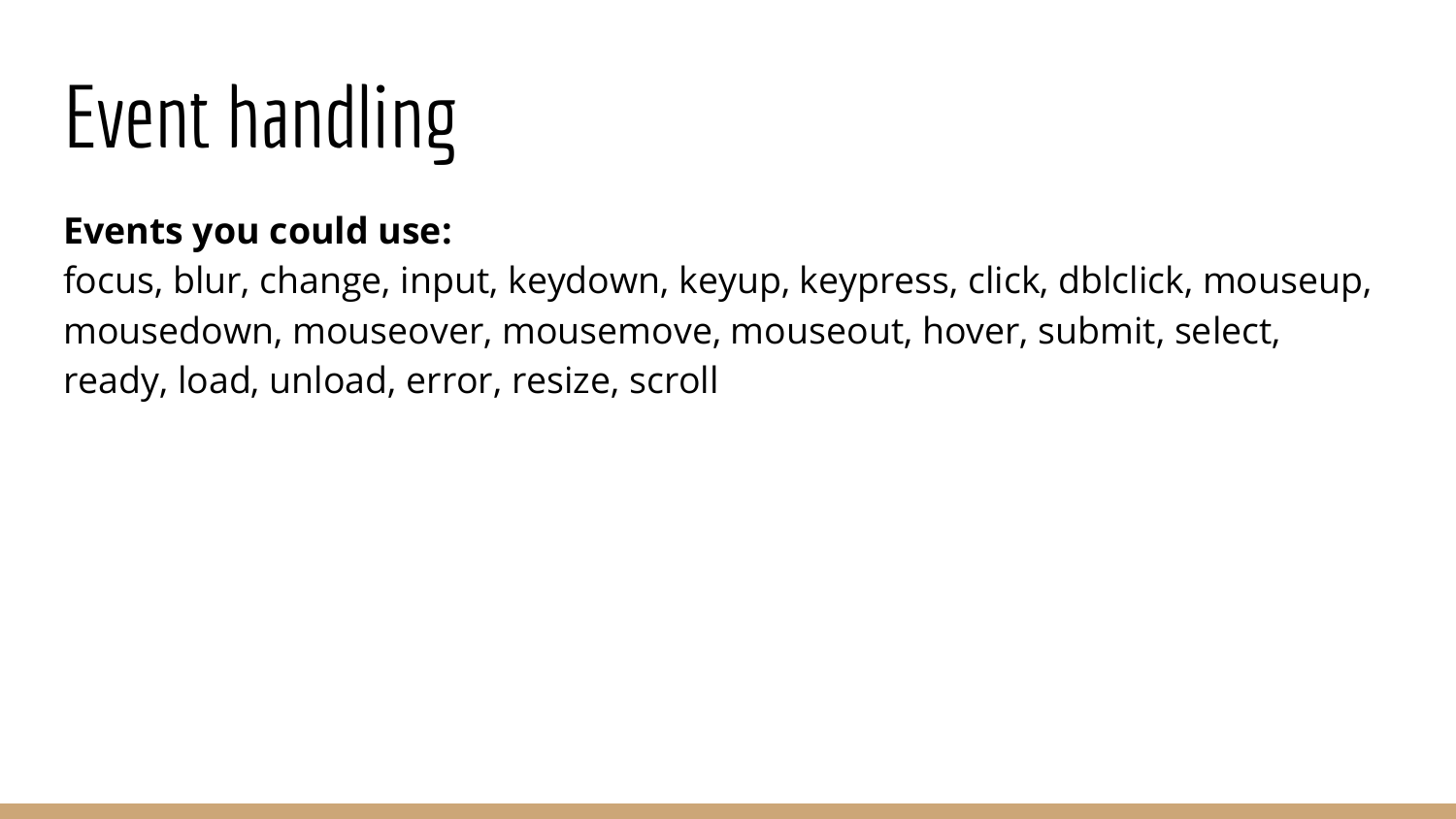## Effects & animation

.show() display selected .hide() hide selected .toggle() display or hide: based on current state

.fadeIn() fade in

.fadeOut() fade out (make transparent)

.fadeTo() change opacity to a specific value

.fadeToggle() same as above, based on current state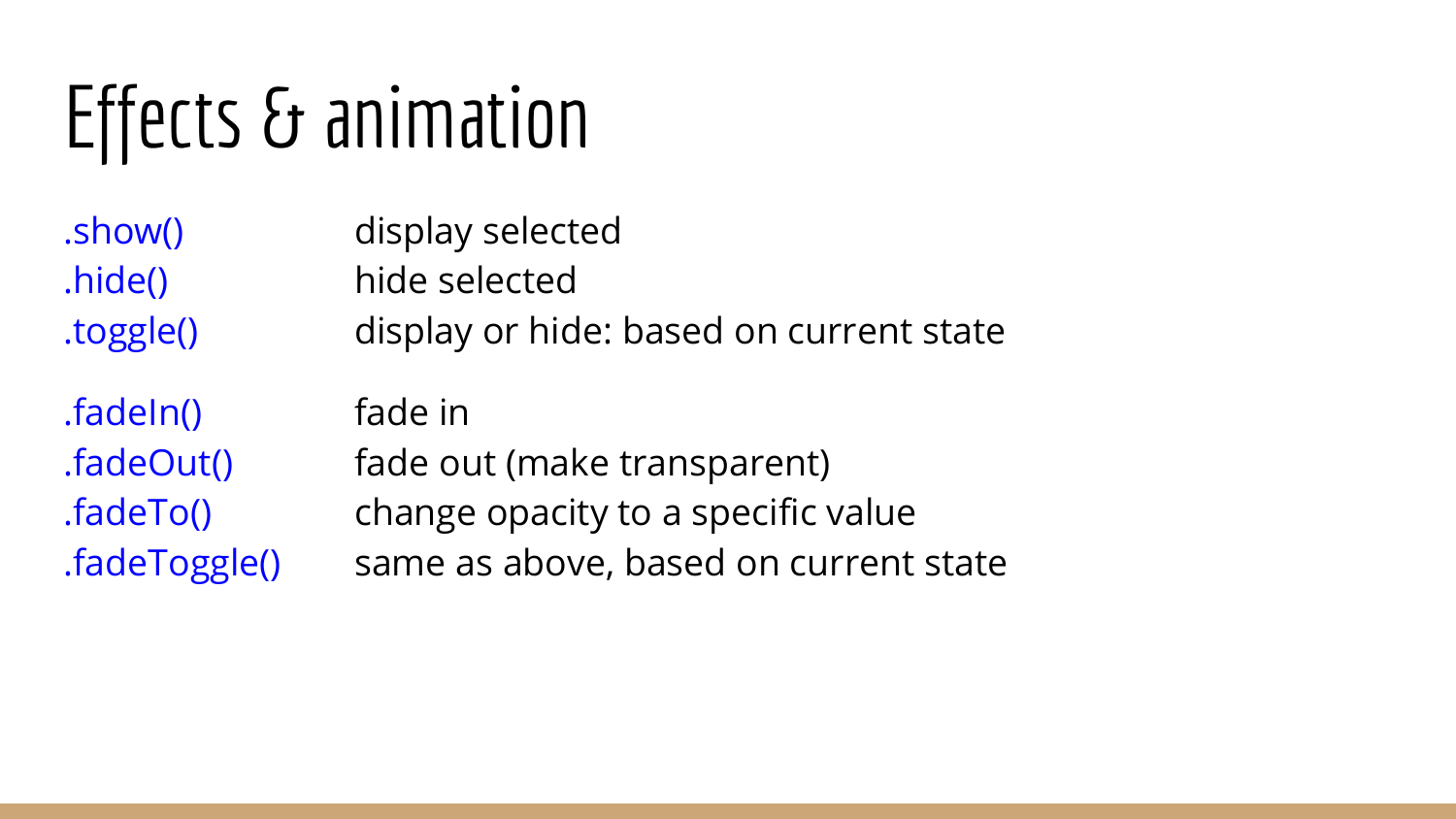## Effects & animation

.slideUp() display selected using sliding motion .slideDown() hide selected using sliding motion .slideToggle() same as above, based on current state

.delay() delay execution

.stop() stop animation if running

.animate() execute custom animation (animate numeric css properties)